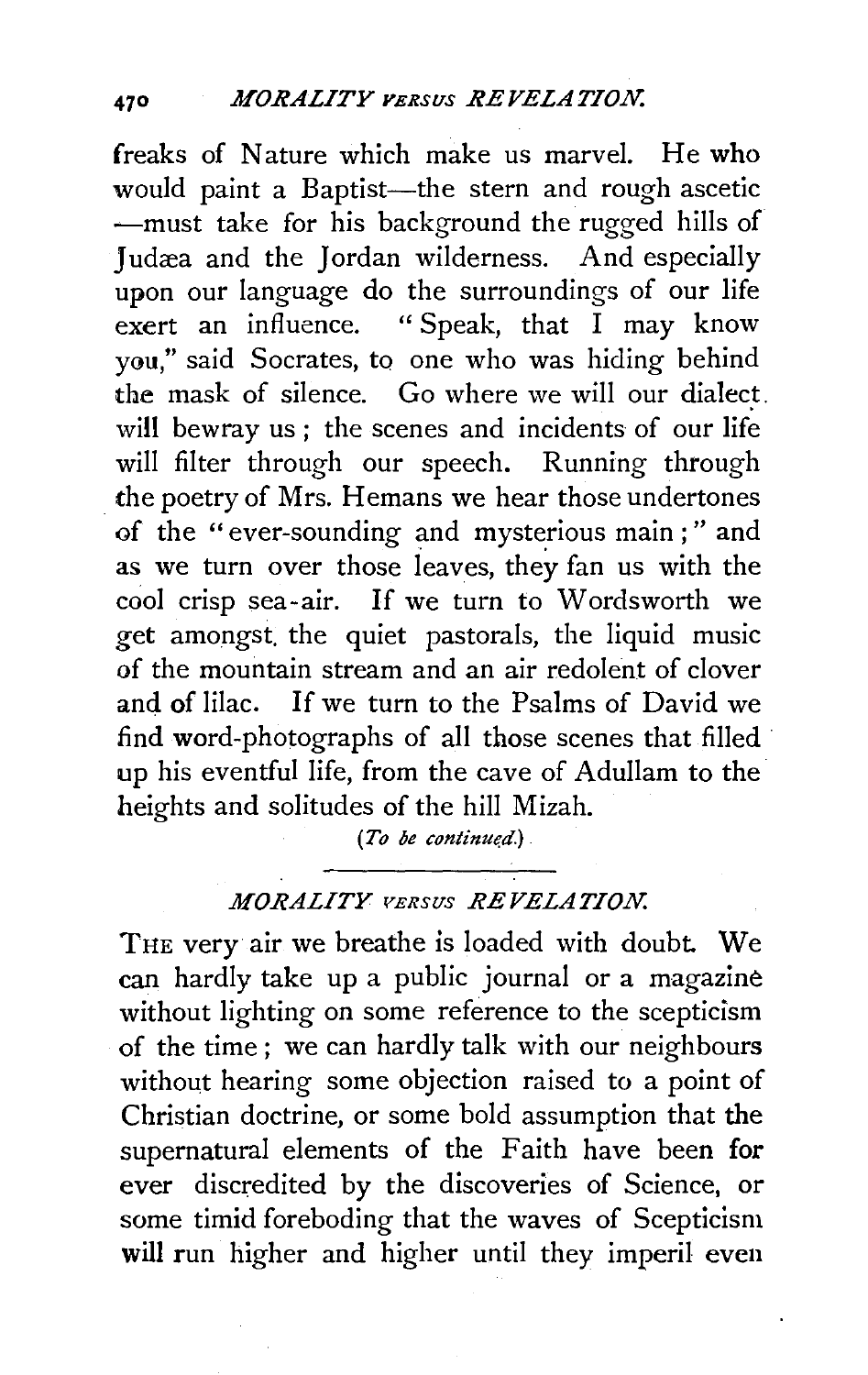the Church that is built upon the Rock, and perhaps sweep away the very Rock itself. Quiet meditation on the meaning of the Christian documents, or on the connection and harmony of the Christian truths, or their bearing on the conduct of life, has become very difficult, and a quiet enjoyment of "the comforts of religion" well nigh impossible : for the doubt in the air has got into our blood, so that we ourselves are troubled with inquiries and misgivings such as our fathers hardly knew, and can no longer. save by an effort, encounter the shock of assault with the full confidence of faith. It is no light addition to the inevitable trials of the Christian life that we should thus be compelled to a constant re-examination and defence of the truths we once most surely believed, and still believe, though now our faith in them is less tranquil, if not less assured. One longs at times to get to the rest "beyond these voices." to have done with strife, to sink-nay, to rise-into the peace of faith. But if doubt be in the very air we breathe, and if from and with the air it has passed into our blood, our wisdom is not to sit and sigh for certainty and peace, but to seek and labour for them by putting our doubts to the proof by an earnest and prayerful consideration not to be remitted till we have found an answer to the questions that trouble us, and are able to give a reason for the faith that is in us. When once war has been proclaimed between Doubt and Faith, peace is to be won only through victory.

But must this war rage at all times and in all places? must its clamour disturb even the sacred calm of worship? There are those who would turn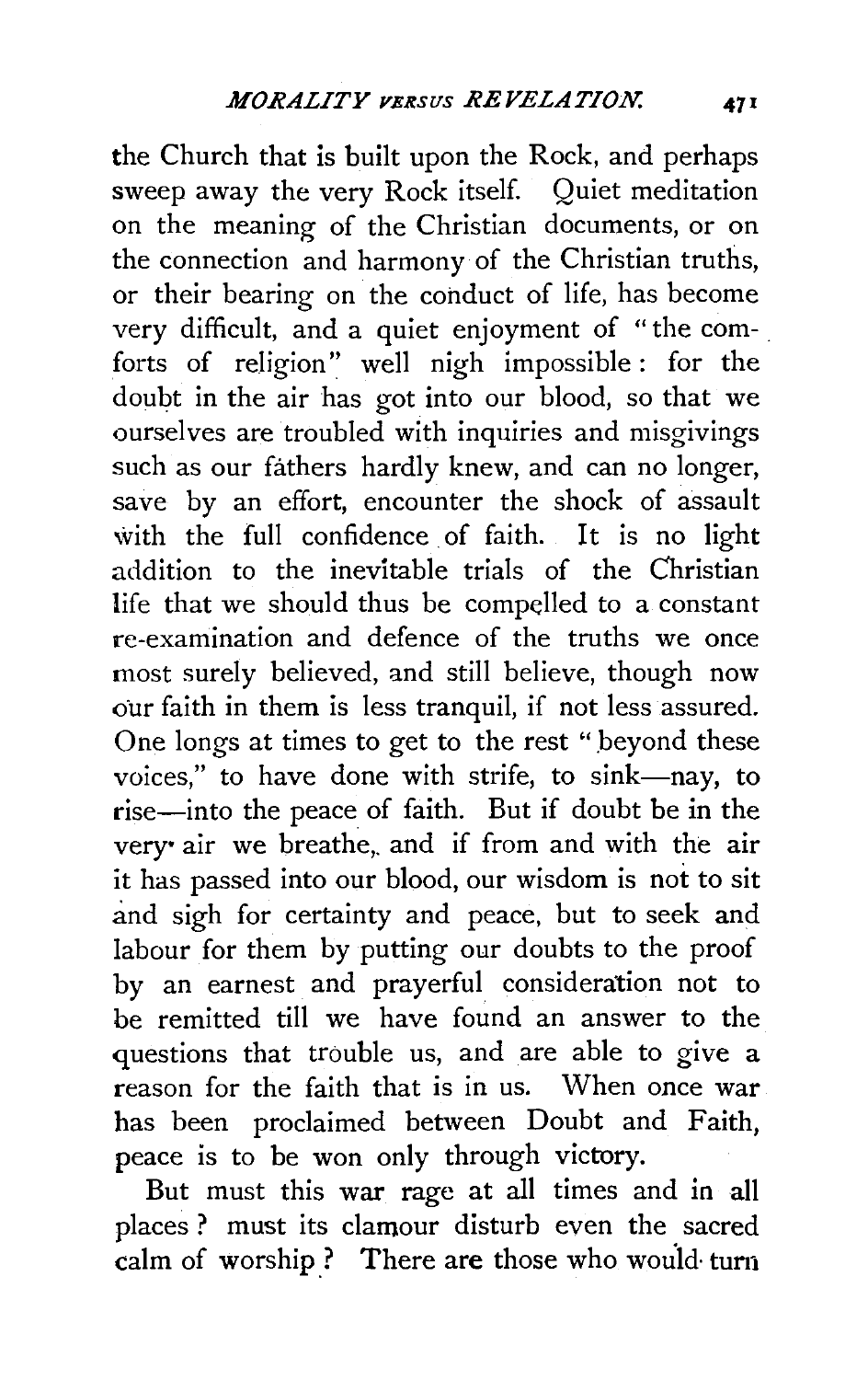the pulpit into a mere arena of strife ; who demand that the ministers of the Word should answer every sceptical book that issues from the press, however learned and elaborate it may be, and even every lecture that any pert light-headed lover of doubt and notoriety may deliver; who condemn them if they do not meet all comers, and are not for ever defending the Faith against its impugners and foes. Too often, it may be feared, those who take this tone are not so much moved by a single and sincere love for the truth as by that pleasure in fighting and witnessing a fight which seems native and inbred to Englishmen. But if it be the truth they love, and the victory of truth over error, they should remember that to defend the truth is not the sole, nor even the main, function of the pulpit; that it has also, and mainly, to expound and to apply the truth. They should remember that the sceptical books which give them so much concern are best answered *by books;* that, often, it is only by books that they can be adequately answered, and that these· book-answers are very commonly written by those very ministers of the Word whose lack of zeal they are forward to denounce.<sup>1</sup> They should remember that those who engage in public controversy inevitably assume an attitude of mind in which it is hardly possible that. any new truth should reach them, since they are not

<sup>1</sup> With its usual candour Scepticism has formulated an awkward dilemma for ministers of the Word. If they do not reply to the attacks it makes on the Christian Faith, *that,* we are told, is because they know it to be incapable of defence ; if they do reply to them, we are told that they are paid and dishonest advocates whose prejudices and interests render their arguments worthless ! If they do.not speak, that is because they have nothing to say : if they do speak, they had better have held their peace I .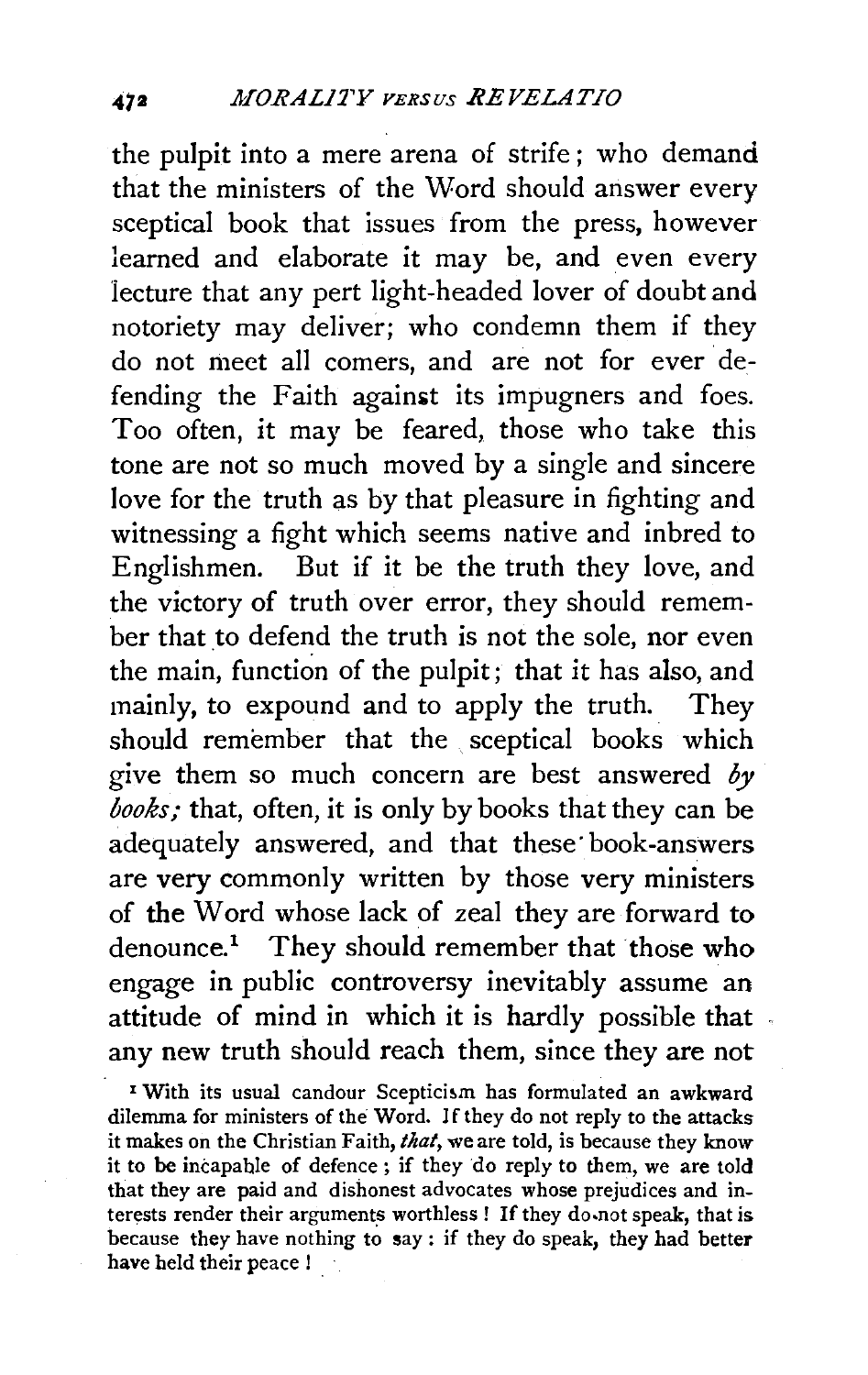weighing the force of what their opponent may say with a sincere desire to yield to it, but are on the watch to find joints in his armour, to detect the weaker links of his argument, and to snatch a victory by means not always nor scrupulously fair. Above all they should remember that, at least in the modern forms of attack and defence, many of the main arguments are necessarily above the level of a general audience ; that they involve logical and metaphysical subtleties, as, for instance, when an attempt is made to prove the *a priori* impossibility of miracles; or that they require learning and patient study, as when the dates, authorship, and authenticity of the Scriptures are in dispute: and that it is a monstrous and cruel farce to persuade the simple and illiterate that they understand such questions as these, and are capable of pronouncing a decisive verdict upon them after listening to a few dashing one-sided sentences. We do not submit the subtlest and deepest problems of law, or science, or history, or philosophy, to a. chance gathering of unlettered persons, who are; naturally impatient of arguments they cannot grasp. at the moment: why then should it be thought wise\_ or fair to submit to them religious problems and, difficulties which only those who are trained in logic. and history, in dead languages and literatures, are competent to handle ?

Nothing is farther irom our thoughts than to. speak with contempt of the simple and unlearned, or to deny their competence to form an opinion on the truth or the untruth of religious doctrines when those doctrines are appropriately and adequately brought before them. They arc as able as the VOL. I. 31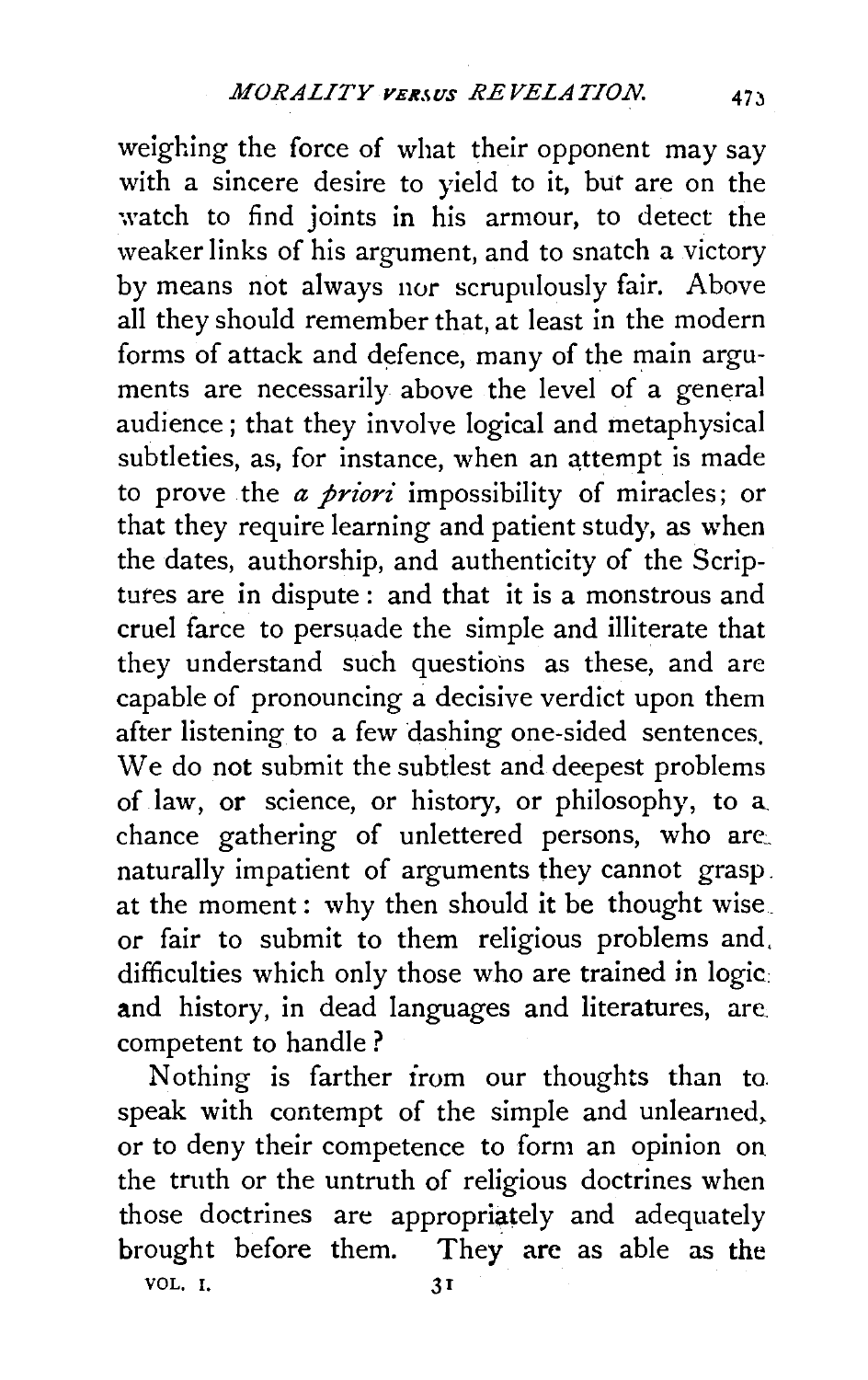wisest to weigh the worth of many of the arguments by which the revelation of God in Christ Jesus is proved to be true. All we contend for is that goodness is no guarantee of Greek, and no substitute for historical knowledge or literary tact. And the questions which are now being agitated, and for its remissness in handling which the pulpit is being condemned, turn upon points which can only be mastered by those who have been long trained to literature and scholarship.

For example, the book whose praise is just now in all the schools of Doubt and Unbelief-" Supernatural Religion "—deals with the two points already indicated, viz., (I) that miracles are incredible, impossible; and (2) that no one of the canonical Gospels was written till Christ had been in his grave a hundred years. Now there are not many Christian congregations which are capable of following even the leading arguments for and against miracles : but where, out of the universities, should we find a congregation competent to follow the arguments for and against the early date and (virtually) apostolic authorship of the Four Gospels, a congregation familiar with at least three ancient languages and with all the writings of the first three Christian centuries? Is it any injustice to say that no ordinary congregation, and much less any chance audience in a lecture-room, is capable of handling such points as these or of coming to a wise decision upon them? Is it not rather a grave injustice to persuade such persons that they are competent, and to lead them, by a partial statement of an infinitesimal part of the argument, to conclude either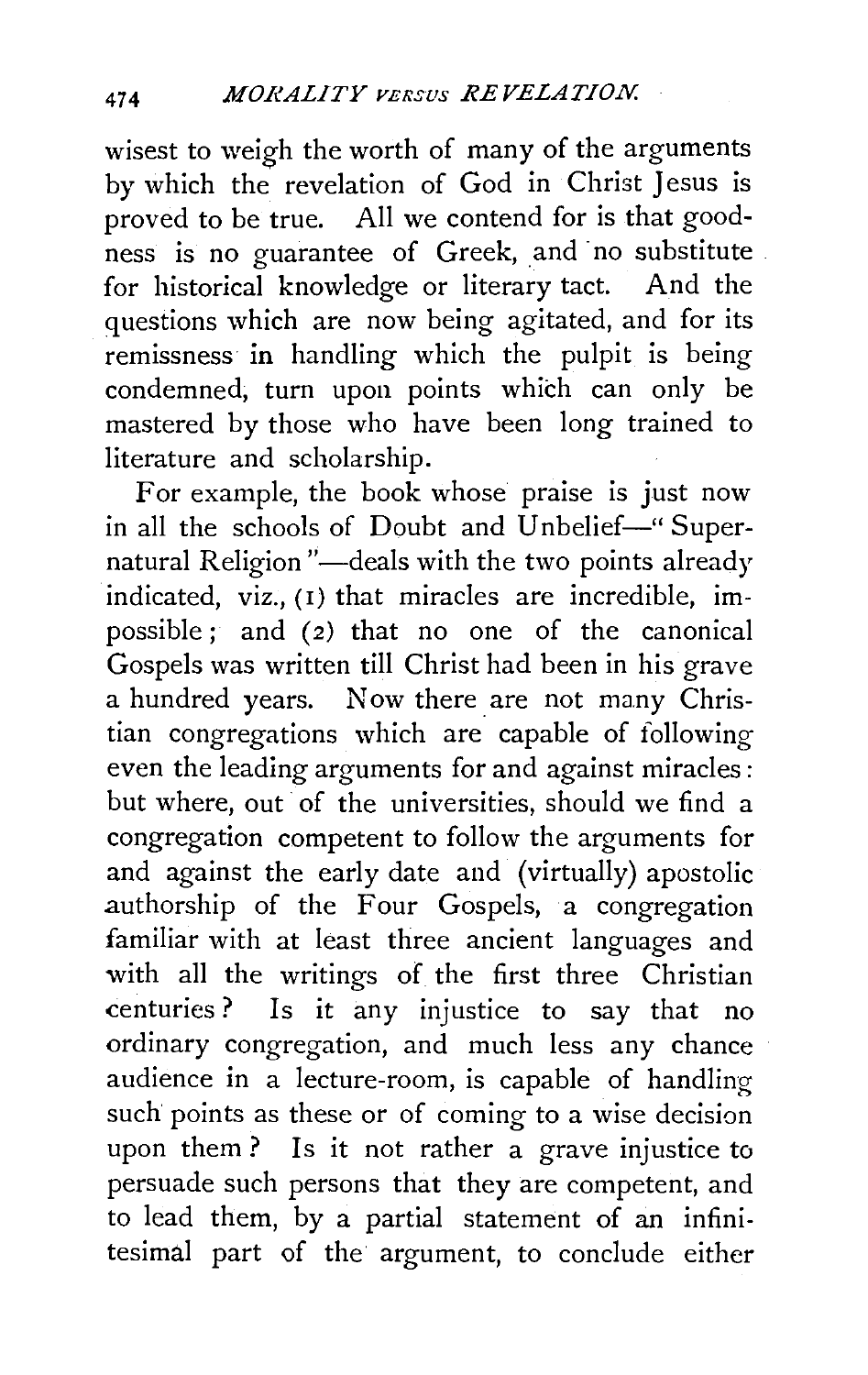that miracles are possible or impossible, or that the Gospels, instead of giving the testimony of eye. witnesses, are a late and inaccurate report of a questionable tradition?

It would be well, I think, if ministers of the Word, in place of taking part in such discussions as these, were to protest against them as a delusion and a snare, as an appeal on the most delicate and difficult subjects to utterly incompetent judges, as an attempt to snatch a verdict for, or against, the Christian Faith on grounds which can satisfy no thoughtful and devout mind. Let such questions be remitted to the press, their proper field ; and let those in our congregations whose faith has been disturbed be referred to books in which their doubts will be wisely and fully met, or invited to that laborious course of study by which alone they can satisfy themselves that their doubts are groundless. Any slighter treatment of doubts on points so metaphysical or so scholastic is only too likely to do irreparable harm, either by leading those who believe to give a hasty and ill-considered verdict on grounds which they are sure to hear questioned byand-by, or, by persuading those who are disposed to doubt to believe that the whole argument is before them and that they are competent to decide it, and so to lead them both to give their verdict against the Christian Faith and to dose their minds against the incoming of new light.

But while we steadily refuse to submit to the simple and unlettered arguments on which only scholars and experts can form an opinion of any value, we should also be careful to bring before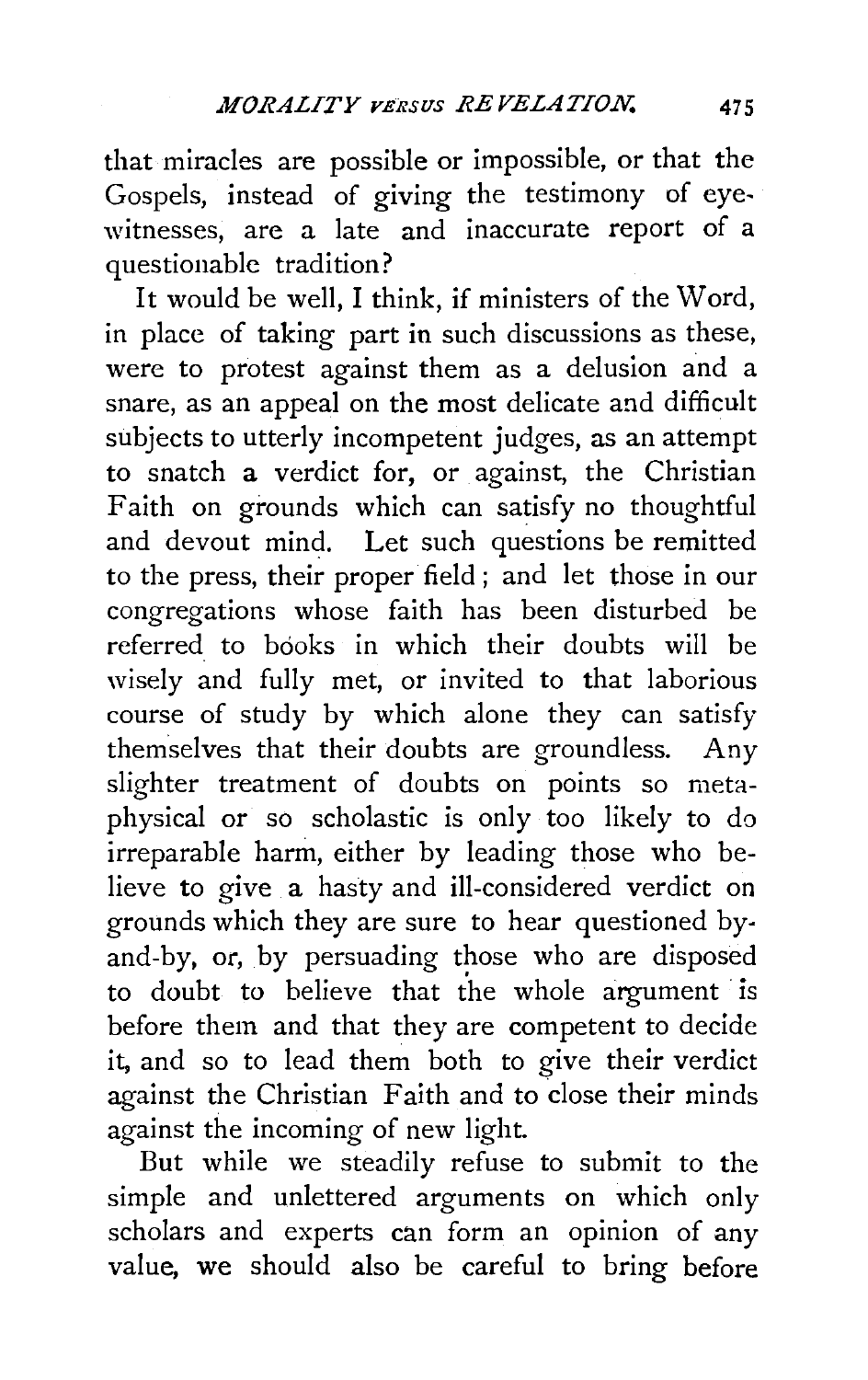them the arguments for the Faith which are well within their reach - arguments that often strike down to the very root and foundation of the Faith, and which the opponents of the Faith are most bent on bringing into doubt. The two leading contentions of"Supernatural Religion" can only be fitly dealt with by those who have the aids of culture and scholarship at their command. But the conclusion which the author of that book is most anxious to establish, and in which he lands *himself,* rather than his readers, in his final chapter, is one which, though it be of capital importance, is well within the reach of any thoughtful man ; it is one on which, as I will try to shew, we may fairly ask our Christian congregations to pronounce : and by bringing it frankly and fully before them we may do far more to counteract the pernicious influence of the book than by leading them into a maze of metaphysics or wearying them with the technicalities of scholarship.

In common with the whole school in which he is held to be a master, he expresses a boundless admiration for the ethics of Christ. He and they are never weary of telling us that Christ " carried morality to the sublimest point attained, or even attainable, by humanity." $1$  But they affirm both that his moral teaching was only "the perfect development of natural morality," *i. e.,* 'that it sprang from the brain of a man, not from the inspiration of God: and that this morality will never take its proper place in our thoughts, or exert its due influence on the life of the world, until we give up all

<sup>&</sup>lt;sup>1</sup> All the citations in this paragraph are from the last chapter of "Supernatural Religion" (vol. ii. part iii. chap. 3).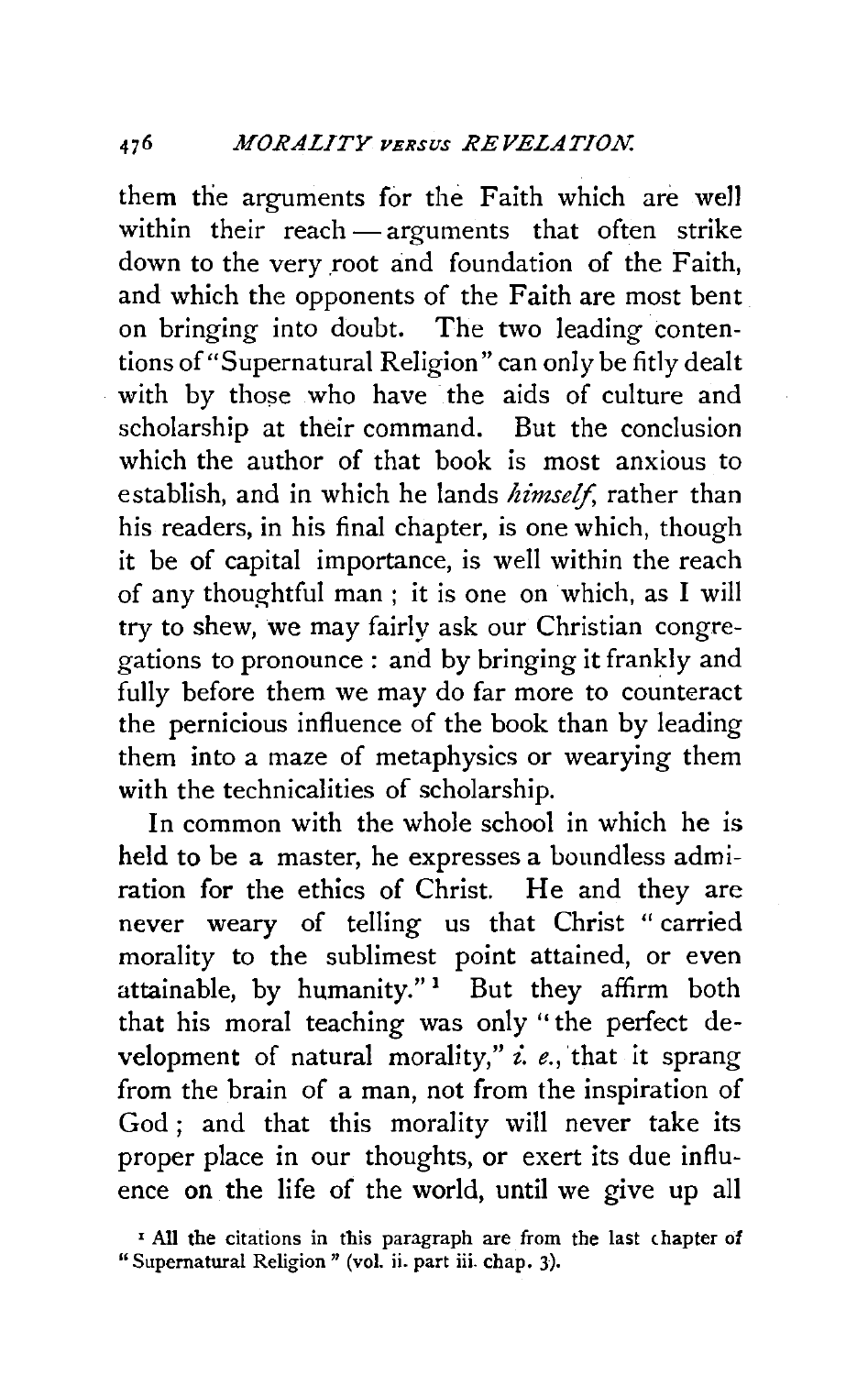faith in the miracles attributed to Christ and resign the hope. that in his words we have the very words of God. According to them, Christ did not come forth from the bosom of the Father; He did not work the wonders attributed to Him in the very documents from which we learn what were the moral truths He taught; He did not rise again from the dead, nor shall we : whatever is supernatural in the Gospels is a late and incredible addition to the true story of his life. All *that* we must give up, and shall be the better and the richer for giving up. We have all that we want in the simple and perfect morality of the Son of Joseph and Mary. " We gain infinitely  $\cdot$ *more than we lose in abandoning belief in the reality of Divine Revelation. While we 1'etain pure and unimpaired the treasure of Christian morality, we relinquish 120thing but the debasing elemmts added to it by human superstition."* .

. Now here a clear and simple issue is raised. When we are told that we need no Revelation from God, and no Mediator between God and man, so that we have a pure and high morality like that taught by Jesus, even the most unlearned of us can, to a certain extent, judge whether or not the affirmation be true. If we and all men are so made that we need nothing more than such a morality as the wisdom of man has been able to develop, and are the better and happier when, undisturbed by miraculous evidence and supernatural claims, we embrace that morality "for its own excellence alone"- if we *are* so made, we surely ought to know it. At least when the fact is pointed out to us, we ought to be able to recognize it as a fact, and, throwing off the burden of supersti-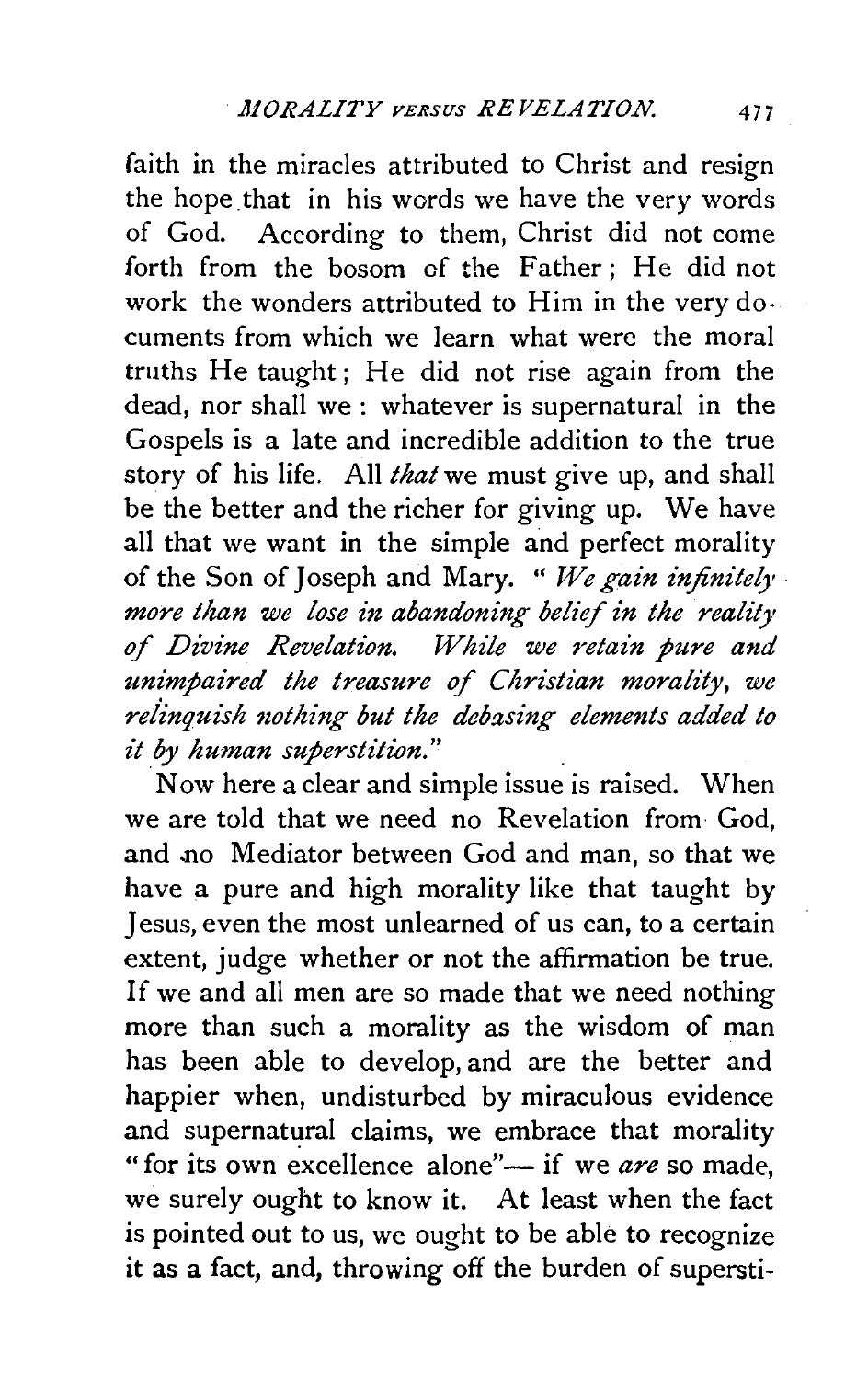tion which oppressed our fathers, go on our way more lightly, and freely, and boldly. But do we? In our more thoughtful and religious moments, when darkness gathers round us, when we are bereaved and sorrowful, when we draw near to death, do we feel that, since we have been taught by human voices to love God and man, we no longer need to hear a Divine Voice, or to grasp a Divine Hand, or to possess a sure and certain hope of a blessed immortality beyond the grave ? Through all ages the instinctive cry of the human heart has been for God, for the living God. And one's first thought on hearing these modern sceptics declare that we need no Revelation, no manifestation of God, and no Mediator between God and man, is a wondering inquiry whether they have ever felt the burden of mortal weakness or the oppressions of human sorrow. For our purest emotions and affections are not developed in their strength and beauty until they are called forth by appropriate experiences, until we drift into the due "environment." A daughter does not know what a mother's love is like, nor what a daughter's devotion should be, till she herself has a daughter. A son only enters fully into his father's anxieties and affection when he himself has a son to love and train. And so men do not seem to feel their need of God keenly until they have fallen into the clutch of fears and sorrows from which only God can deliver them. And it may be that even the hardiest sceptics have experiences of pain and sorrow before them in which the mere knowledge of even the purest moral rules will prove to be utterly insufficient, and they will be constrained to crave some manifestation of the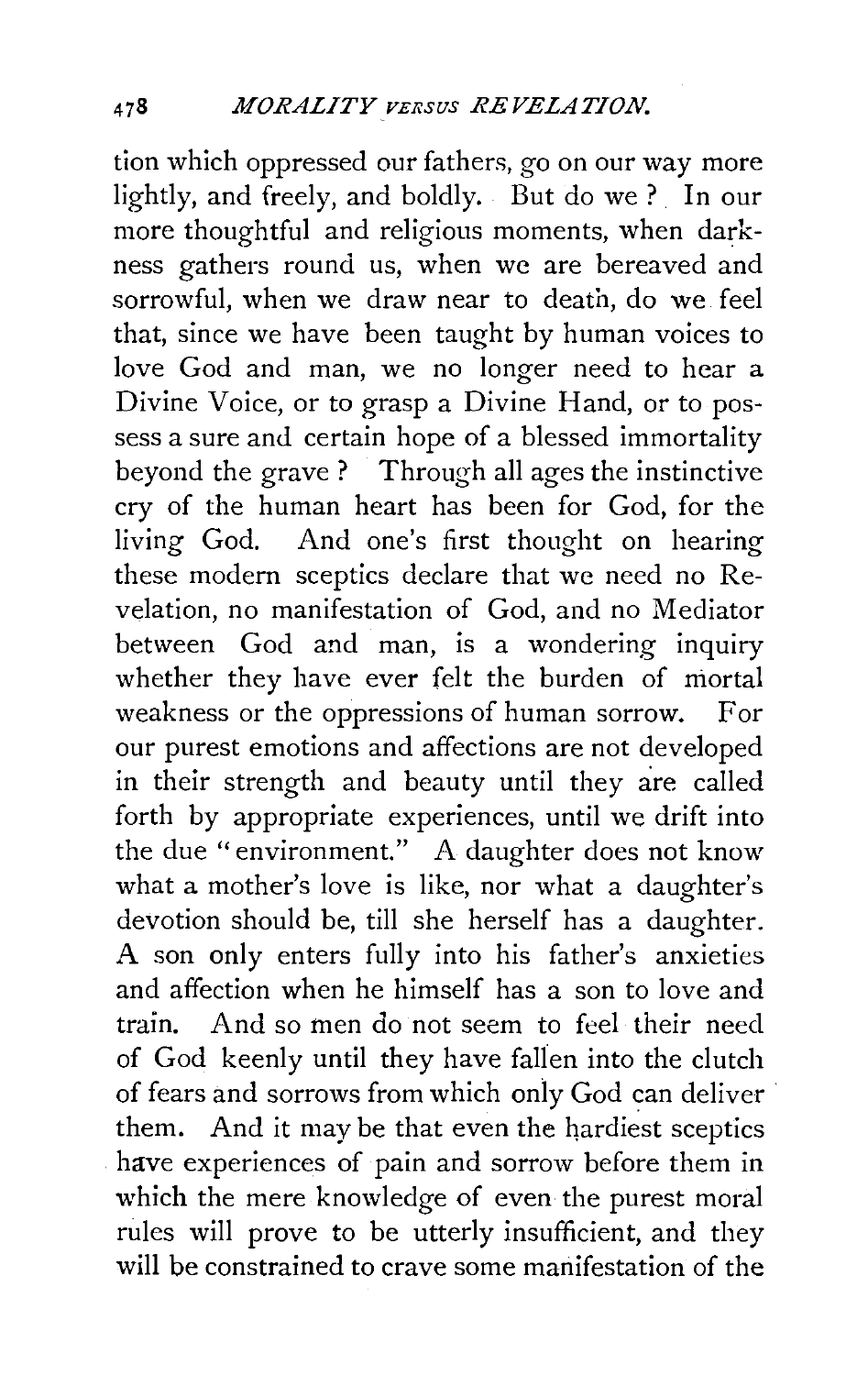Divine Presence, some revelation of the Divine will and purpose, some acknowledged Mediator who can speak to them of God and speak to God for them.

On the other hand, as they will retort, this craving for a visible and apprehensible manifestation of God of which we are conscious *may* be only the evil result of the superstitions in which we have been trained. They may say to us, " You have been bred to believe that Christ was God manifest in the flesh, that He now lives to intercede for you with God the-Father, and to make known the will and love of God to you : and therefore it is very natural that: *you* should feel the craving of which you speak. But, none the less, the craving is a purely artificial one, as you will find if you reject the very thought: of supernatural revelation as a superstition and aim· to practise the pure morality Jesus taught. The· craving will soon die out of your heart, and then you will begin to live the true life of man."

Well, it *may be* that we, who have so long· held' the revelation of God in Christ Jesus as our most precious spiritual possession, are not impartial witnesses in this contention. But are there no witnesses to be had whose testimony is beyond suspicion?

We might call the whole pre-Christian worldexcepting only the Hebrew race-into court, and learn from them how, when no clear and authentic revelation of the will of God was to be had, the heart of man so longed for Him that it everywhere made gods in its own likeness and listened to what · they· had to say, deceiving itself with a mere semblance of revelation, since no genuine revelation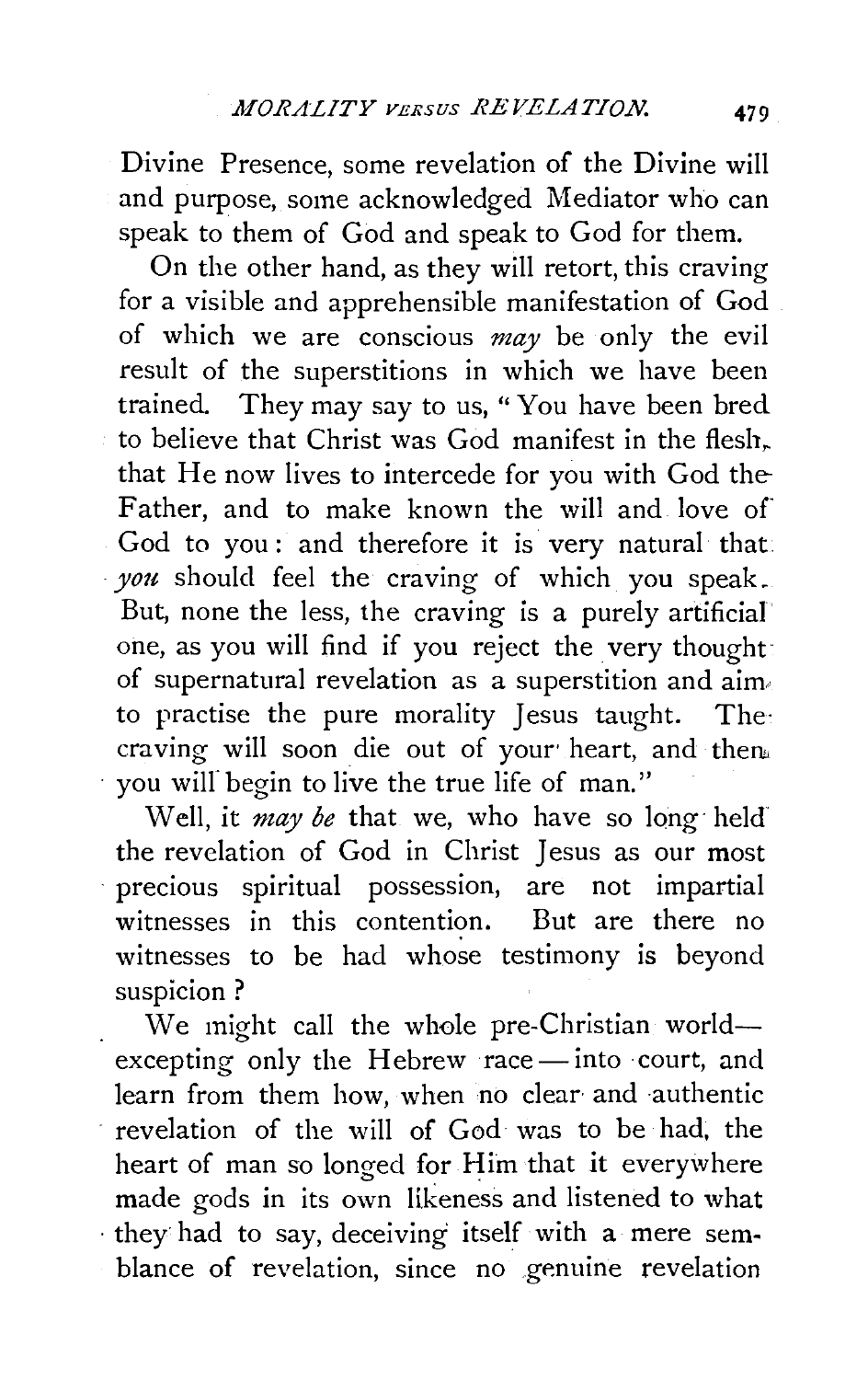was within its reach. We might call Plato, the wisest of the heathen, into court, and hear him confess that we shall never know what the Divine Will is unless some God or Spirit should come to earth in order to reveal it. But to these witnesses it might be objected either that they had not that pure and high morality which is better than any revelation, or that, having it, they too were the children of a dark age and were inevitably affected by the superstitions amid which they were bred.

Yet, in passing, it surely is rather hard upon us that; when we would learn what it is the heart of man really needs and craves, we are not only forbidden to listen to what our own hearts say, but are also forbidden to listen to what the hearts of men throughout the Christian centuries have said, if at least they were believers in Christ, and even to what the hearts of men in the pre-Christian centuries have said ; and so are all but shut up for testimony to what modern sceptics tell us their hearts say. *That* hardly strikes one as a fair and reasonable mode of framing an induction. But, for the sake of argument, let us submit to it, and still see whether we cannot call at least one witness before us who shall be beyond suspicion.

What we want, then, is a man who has no supernatural revelation, but who has a pure and noble morality; and, should we be so happy as to find him, the point we have to determine is whether he finds this morality sufficient for his needs. Is such a witness to be had?

Let us summon *Job* into court, consider his conditions, and weigh his testimony. Now many dates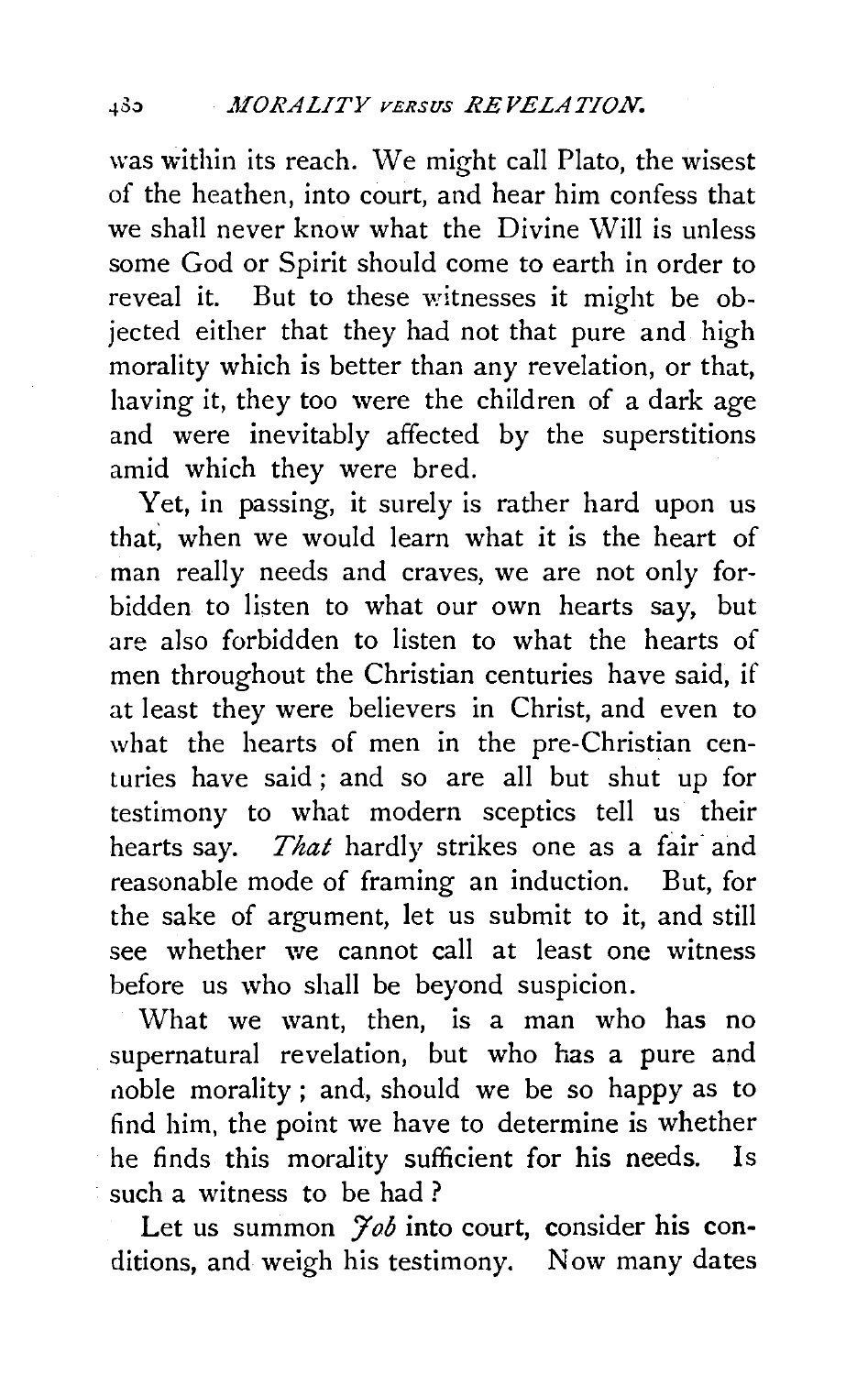have been assigned to Job, from the time of Abraham down to that of the Captivity; but he has never been placed after Christ, and could not be, since the Hebrew poem which bears his name was translated into Greek more than two centuries before Christ was born. No critic has ever found it possible to doubt that this poem was given to the world in some age in which what is now called " the Christian *superstition*" had no effect, because it had no existence. And from the poem itself it is very evident that the hero of it had no supernatural and miraculous revelation of the will of God. That Job cannot see God, nor hear his voice, that he cannot get at the Divine meaning and intention of his terrible afflictions, is the burden of his complaint-a complaint which grows ever more piercing and importunate as the story sweeps on to its close. It is free throughout from a single reference to any scripture or to any form of worship which obtained among the Jews. All that Job knew of God and his will he had learned from tradition, from the developed and inherited conceptions of the human mind. He answers one condition of our problem, then ; he has no revelation.

Has he also a pure and noble morality? In the whole range of literature there is no more beautiful and impressive description of human goodness than we have in the Chapters m which Job describes his manner of life before all the winds of heaven con- ·spired to shatter his fortunes and to strip him of whatever he held honourable and dear.

> " When the ear heard me then it blessed me, And the eye that saw me bore me wttness,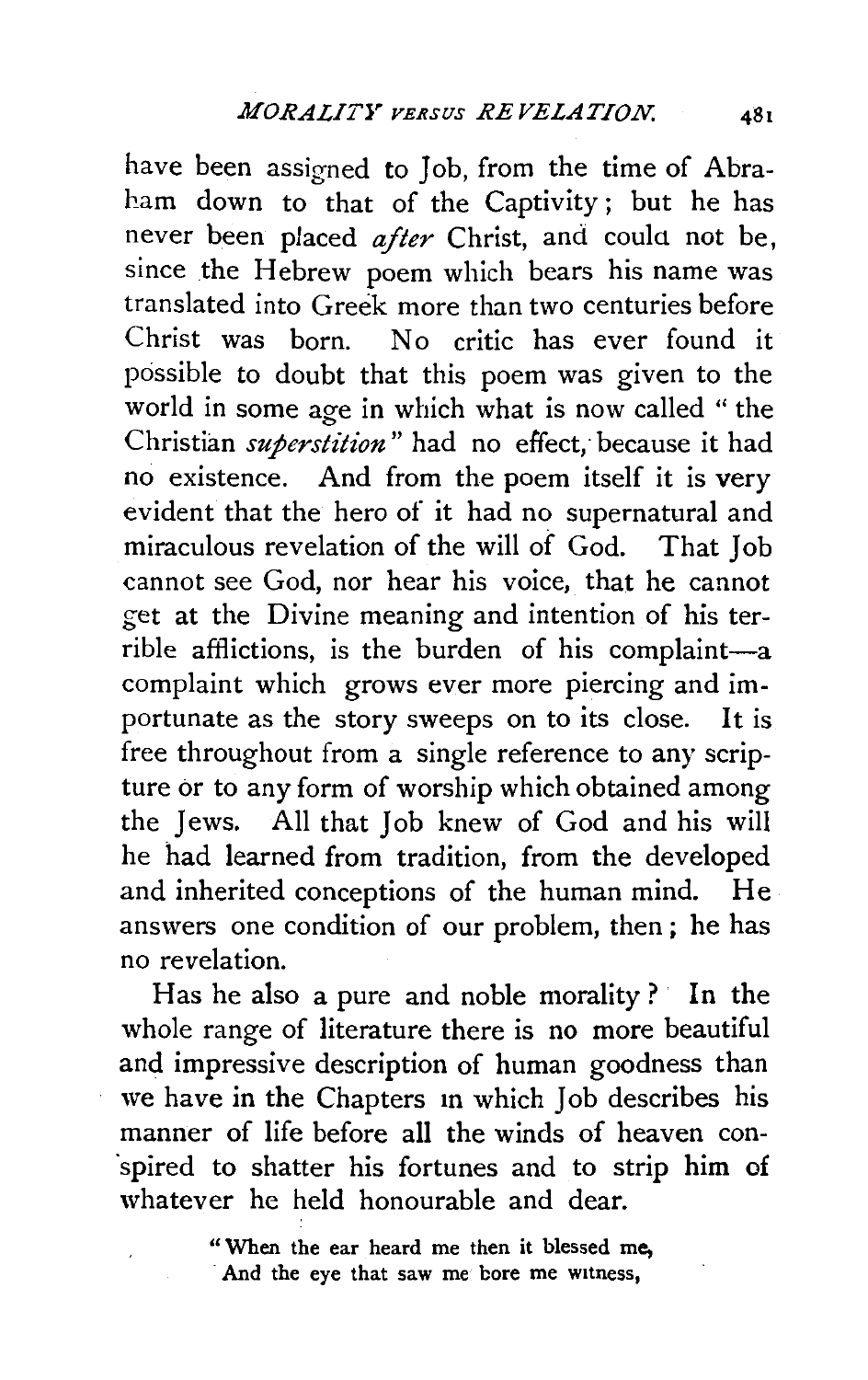## <sup>482</sup>*MORALITY* VERsus *REVELATION.*

Because I delivered the distressed who cried And the fatherless who had no helper : The blessing of him that was ready to perish came upon me, And I caused the widow's heart to sing for joy : I put on righteousness and it clothed me, My integrity was my robe and my turban : I was eyes to the blind, And feet was I to the lame ; To the poor I was a father, And I searched into the cause of the stranger."

But why continue the quotation? God Himself is represented as pronouncing Job "upright and perfect ; " and throughout the poem we see the afflicted patriarch rising into ever new beauty of character until he attains heroic proportions of nobility and goodness.

Here, then, was a man without a supernatural revelation, yet possessed of a morality as pure and large as any the world had seen-loving God and loving man with all his mind and heart and strength.  $Did$  his pure morality content him ? Did he feel that it met and satisfied every craving of his spirit, so that he lacked nothing ? Why, the whole poem is a piercing outcry for that very Revelation which moderri Scepticism pronounces superfluous, and reaches its only natural close in an immediate manifestation of God to the soul of the afflicted patriarch. The one pain of which even patient Job was impatient, which he could not bear, was that he could not see God, nor hear his voice, nor discover the meaning and the equity of the calamities which God was inflicting upon him.

"O that I knew where I might find Him !"

is the constant cry, and outcry, of his heart; "O that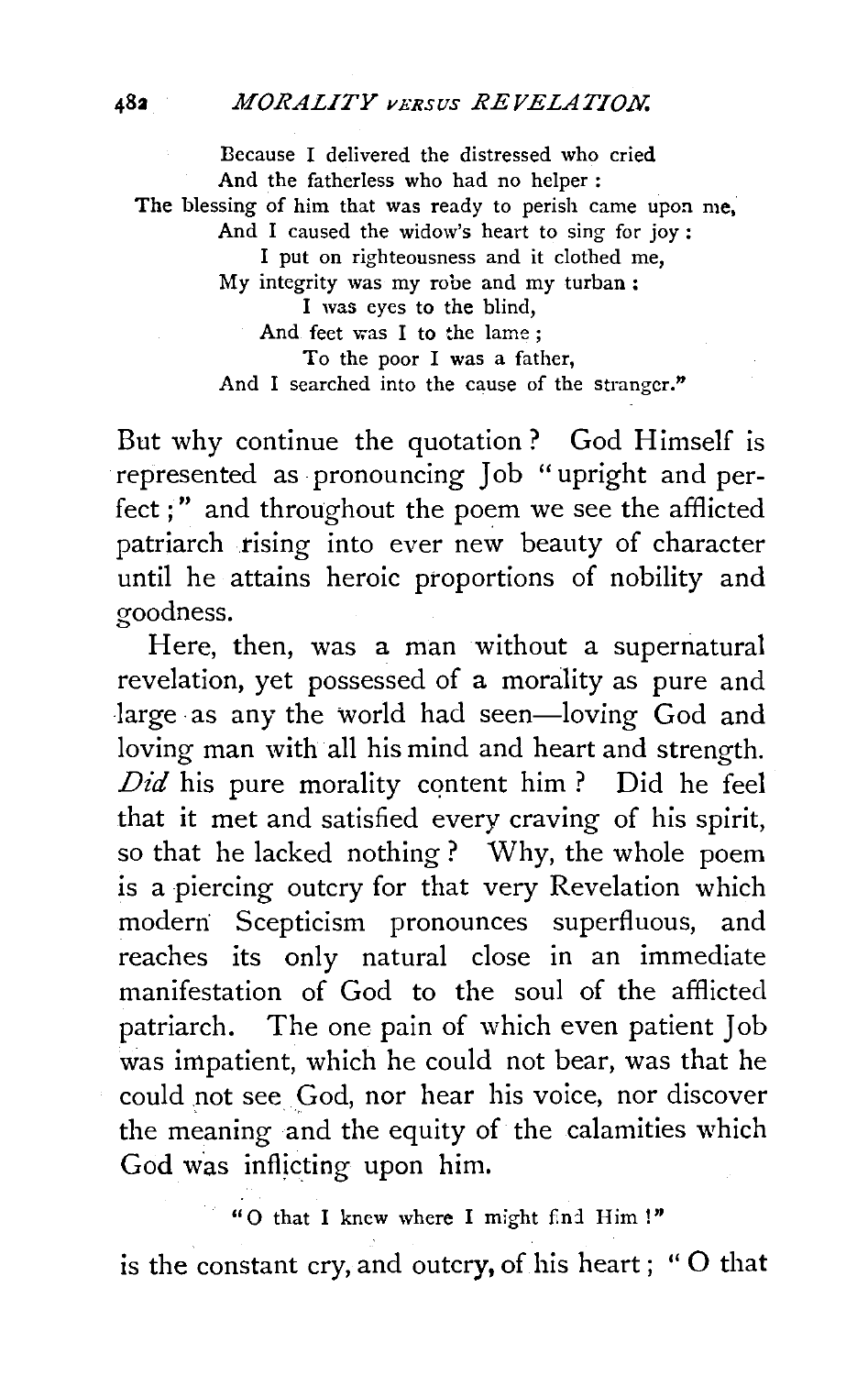I could constrain him to go into judgment with me, and listen to my pleas, and disclose the end of the miseries with which I am oppressed!"

Nay, more: as he iterates and reiterates this cry for intercourse with God, for a visible manifestation of the Divine Presence, he rises-explain it how we may-into a prophetic strain, and forecasts the very Revelation which centuries after his flesh had seen corruption was vouchsafed to men in the Man Christ Jesus. For, though he yearned to behold God, yet, conscious of his own weakness, he feared that, should he behold Him, he might be so astounded and oppressed· by the Divine Majesty as that he would not be able to open his lips before Him. And so, again and again, he breaks out into the cry, " 0 that there were a Daysman, an arbiter, an umpire, to stand between us, One who could lay his hand on us both," who could not only pronounce but enforce his decision, and compel both parties to the suit to submit to it. So profound, so well-understood, was his sense of the need of a Mediator, as well as of a Revelation, that when Elihu intervenes he begins by assuring Job that such a mediator has been sent in him. "The Spirit of God quickened me," he says, "the inspiration of the Almighty giveth me understanding,"-so that he can speak for God: and yet he goes on, "I am a man like unto you, I also am moulded of clay ; dread of *me* need not affright thee, nor *my* dignity weigh heavily upon thee,"-so that he could also both listen to man and speak for him.

Here, then, the conclusion of modern Scepticism is brought to a decisive test, and utterly disproved ;